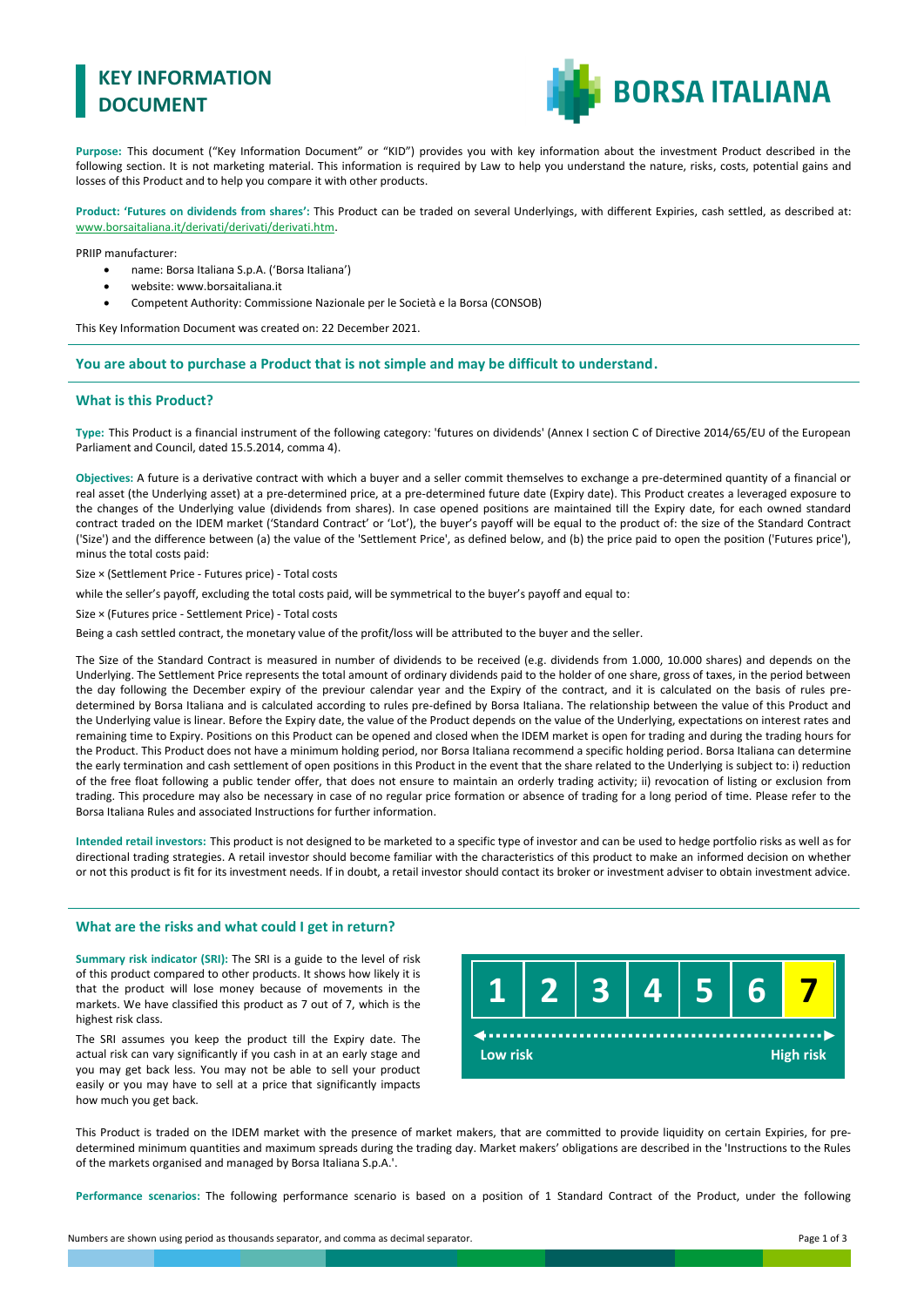assumptions: (i) the position was opened at a Futures price equal to EUR 1 and (ii) the Size of the contract is equal to 10.000 shares. It is possible to open the position at a Futures price that is different from these assumptions, depending on market conditions and on the specific characteristics of the traded contract.



This graph illustrates how your investment could perform at the Expiry date. You can compare it with the pay-off graphs of other derivatives. The graph presented gives a range of possible outcomes at the Expiry date and is not an exact indication of what you might get back. What you get will vary depending on the value of the Underlying at the Expiry date. For each value of the Underlying at the Expiry date, the graph shows what the profit or loss of the Product would be. The horizontal axis shows the various possible values of the Underlying at the Expiry date. The vertical axis shows the profit or loss

Buying this Product (opening a long position) holds that you think the Underlying price will increase. The buyer of this Product can have a maximum loss equal to: [ (Futures price at which the position was opened) x (Size of the contract) x (number of Standard Contracts owned) ] + (total costs paid).

Selling this Product (opening a short position) holds that you think the Underlying price will decrease. The seller of this Product can have an unlimited loss.

The graph includes the costs that are necessary to trade and clear the Product, and that are charged by Borsa Italiana and its central counterparty ('Cassa di Compensazione e Garanzia S.p.A.' or 'CC&G') to their member firms (see section 'What are the costs?'). It does not include other costs that are not directly charged by Borsa Italiana and CC&G, including the costs that you pay to your advisor or distributor. The figures do not take into account your personal tax situation, which may also affect how much you get back.

**What happens if Borsa Italiana is unable to pay out?** Borsa Italiana is not a counterparty to any transaction executed on the IDEM market and is not liable for the financial performance of either counterparty. Transactions executed on the IDEM market are guaranteed by a central counterparty (CC&G). The guarantee systems managed by CC&G are organised and managed according to existing laws and rules, and have the goal to eliminate counterparty risks, protecting buyers and sellers in case of default of the owner of positions opened by trading on the IDEM market. Detailed information on the guarantee systems organised and managed by CC&G, and on the risk management procedures triggered in case of default of one or more participants to the guarantee systems, can be requested directly to your broker or to CC&G [\(www.euronext.com/en/post-trade/ccg/contact-us\)](http://www.lseg.com/markets-products-and-services/post-trade-services/ccp-services/ccg/about-ccg-spa/contact-ccg).

## **What are the costs?**

**Assumptions:** The costs described below refer to a position of EUR 10.000 of the Underlying (the Underlying Investment) corresponding, for a contract Size equal to 10.000 shares and an Underlying value equal to EUR 1, to 1 Standard Contracts. In addition, described costs refer to a derivative contract with remaining time to Expiry of 1 year. Costs will vary depending on the assumptions used and on the remaining time to Expiry of the contract. The number of Standard Contracts that correspond to an Underlying Investment of EUR 10.000 can be calculated as follows:

EUR 10.000 / (Underlying value x Size)

The assumed return is equal to 3% of the value of the Underlying Investment (EUR 300, before costs).

**Presentation of costs:** The Reduction in Yield ('RIY') shows what impact the total costs you pay will have on the investment return you might get. The total costs take into account one-off costs to open and close your position, ongoing costs and incidental costs. The amount shown here is the total cost for the Product, if the position is held open till the Expiry date. There are no penalties for an early exit from the position. The data are estimates and may change in the future.

**Costs over time:** The costs described below refer to the fees that Borsa Italiana and CC&G apply to their members, so respectively trading firms that are members of the IDEM market, and clearing firms that are members of CC&G. The person selling you or advising you about this Product may charge you other costs. These costs are not under the control of Borsa Italiana. This person will provide you with information about these costs and show you the impact that all costs will have on your investment over time.

| Position with Underlying Investment of EUR 10.000 | If you cash in at Expiry |
|---------------------------------------------------|--------------------------|
| Total costs                                       | EUR <sub>4</sub>         |